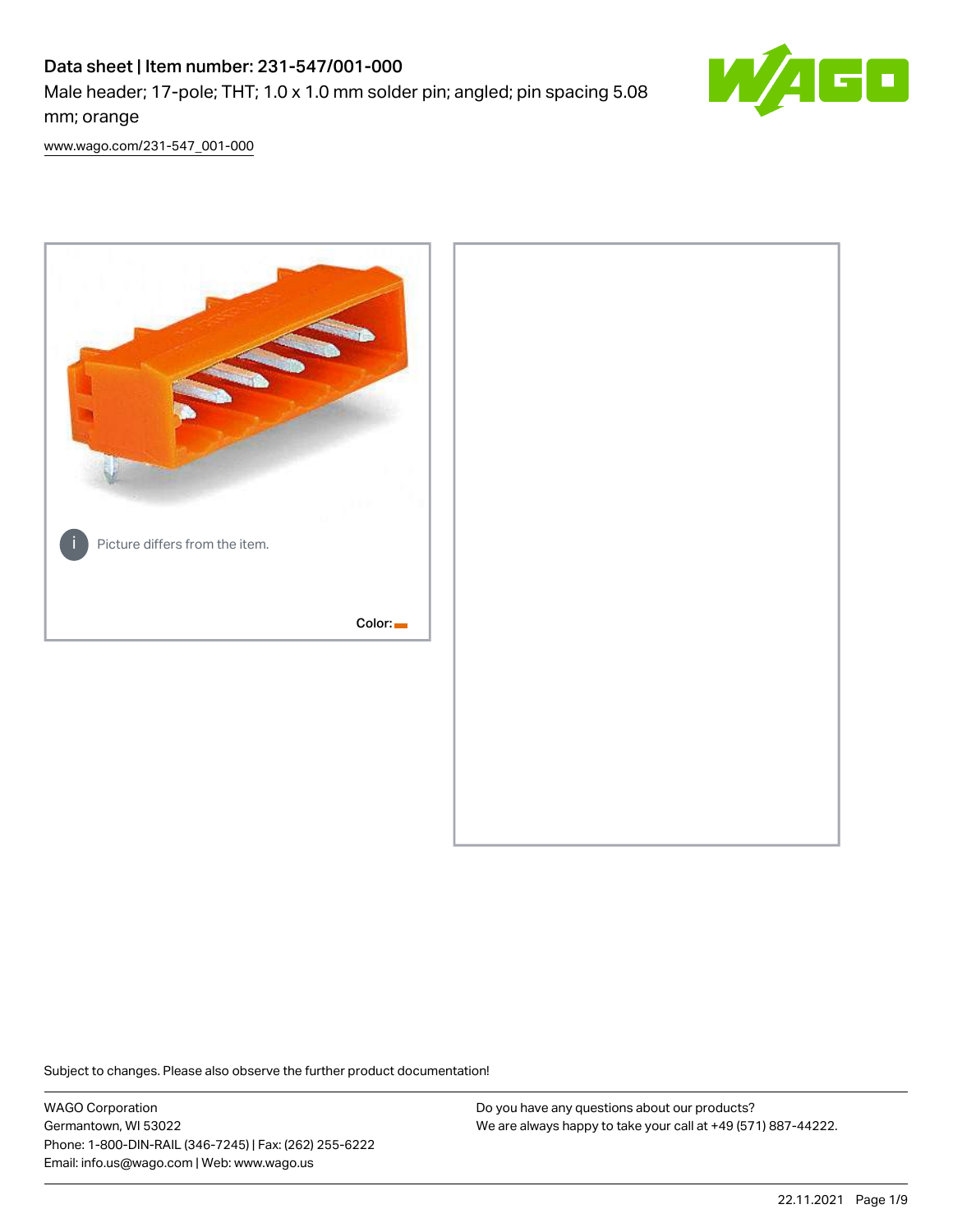



```
L = (pole no. -1) x pin spacing +8.2 mm
```
 $L_1 = L + 5$  mm

```
L_2 = L_1 + 7.4 mm
```
#### Item description

- Horizontal or vertical PCB mounting via straight or angled solder pins  $\blacksquare$
- $\blacksquare$ Pin cross-section: 1 x 1 mm
- **With coding fingers**

Subject to changes. Please also observe the further product documentation! Data

WAGO Corporation Germantown, WI 53022 Phone: 1-800-DIN-RAIL (346-7245) | Fax: (262) 255-6222 Email: info.us@wago.com | Web: www.wago.us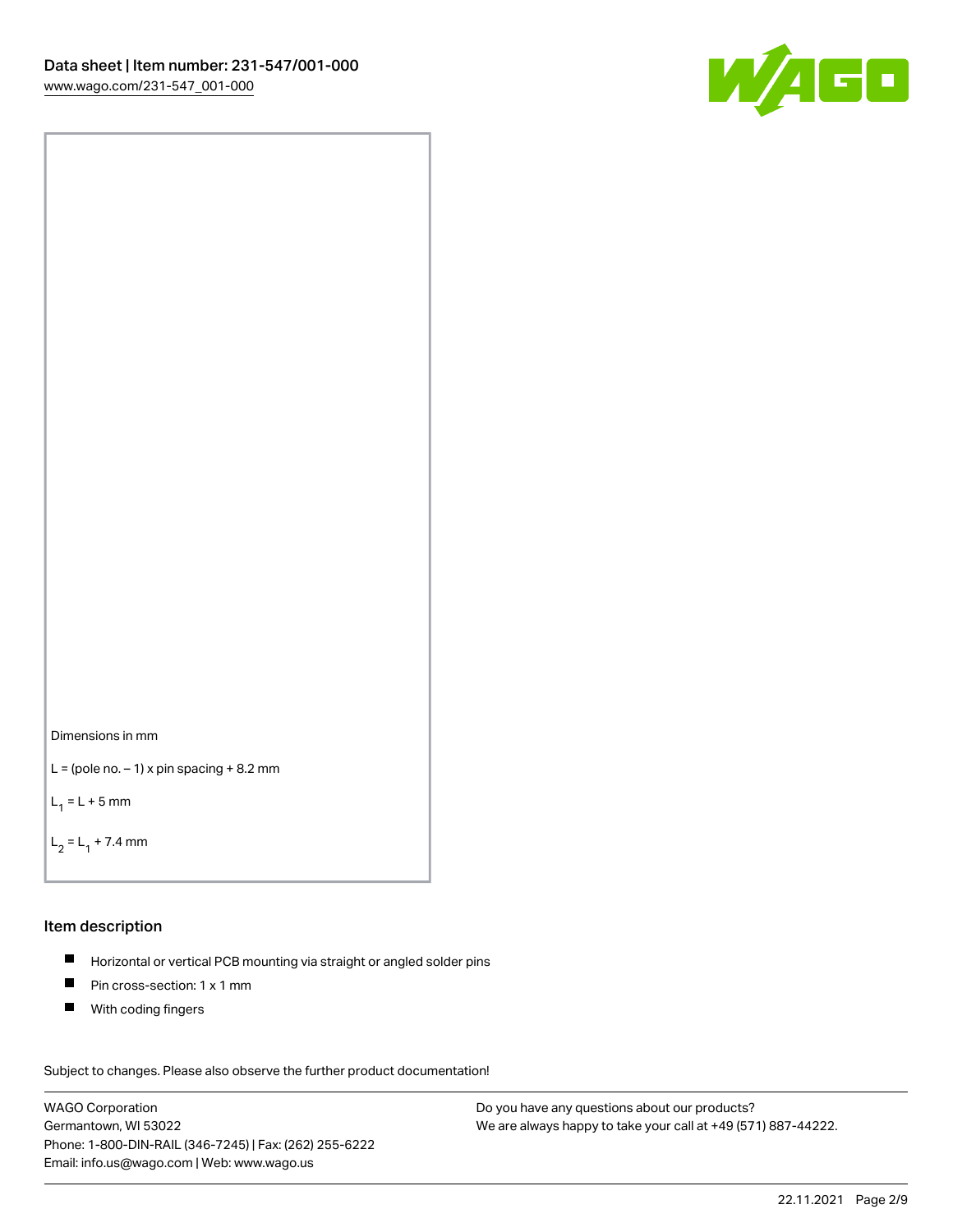

## Data Notes

| Safety information 1 | The <i>MCS – MULTI CONNECTION SYSTEM</i> includes connectors<br>without breaking capacity in accordance with DIN EN 61984. When<br>used as intended, these connectors must not be connected<br>/disconnected when live or under load. The circuit design should<br>ensure header pins, which can be touched, are not live when<br>unmated. |
|----------------------|--------------------------------------------------------------------------------------------------------------------------------------------------------------------------------------------------------------------------------------------------------------------------------------------------------------------------------------------|
| Variants:            | Other pole numbers<br>3.8 mm pin projection for male headers with straight solder pins<br>Gold-plated or partially gold-plated contact surfaces<br>Other versions (or variants) can be requested from WAGO Sales or<br>configured at https://configurator.wago.com/                                                                        |

# Electrical data

## IEC Approvals

| Ratings per                 | IEC/EN 60664-1                                                        |
|-----------------------------|-----------------------------------------------------------------------|
| Rated voltage (III / 3)     | 320 V                                                                 |
| Rated surge voltage (III/3) | 4 <sub>k</sub> V                                                      |
| Rated voltage (III/2)       | 320 V                                                                 |
| Rated surge voltage (III/2) | 4 <sub>k</sub> V                                                      |
| Nominal voltage (II/2)      | 630 V                                                                 |
| Rated surge voltage (II/2)  | 4 <sub>k</sub> V                                                      |
| Rated current               | 12A                                                                   |
| Legend (ratings)            | $(III / 2)$ $\triangle$ Overvoltage category III / Pollution degree 2 |

# UL Approvals

| Approvals per                  | UL 1059 |
|--------------------------------|---------|
| Rated voltage UL (Use Group B) | 300 V   |
| Rated current UL (Use Group B) | 10 A    |
| Rated voltage UL (Use Group D) | 300 V   |
| Rated current UL (Use Group D) | 10 A    |

## Ratings per UL

| Rated voltage UL 1977 | 600 V |
|-----------------------|-------|
| Rated current UL 1977 |       |

| <b>WAGO Corporation</b>                                | Do you have any questions about our products?                 |
|--------------------------------------------------------|---------------------------------------------------------------|
| Germantown, WI 53022                                   | We are always happy to take your call at +49 (571) 887-44222. |
| Phone: 1-800-DIN-RAIL (346-7245)   Fax: (262) 255-6222 |                                                               |
| Email: info.us@wago.com   Web: www.wago.us             |                                                               |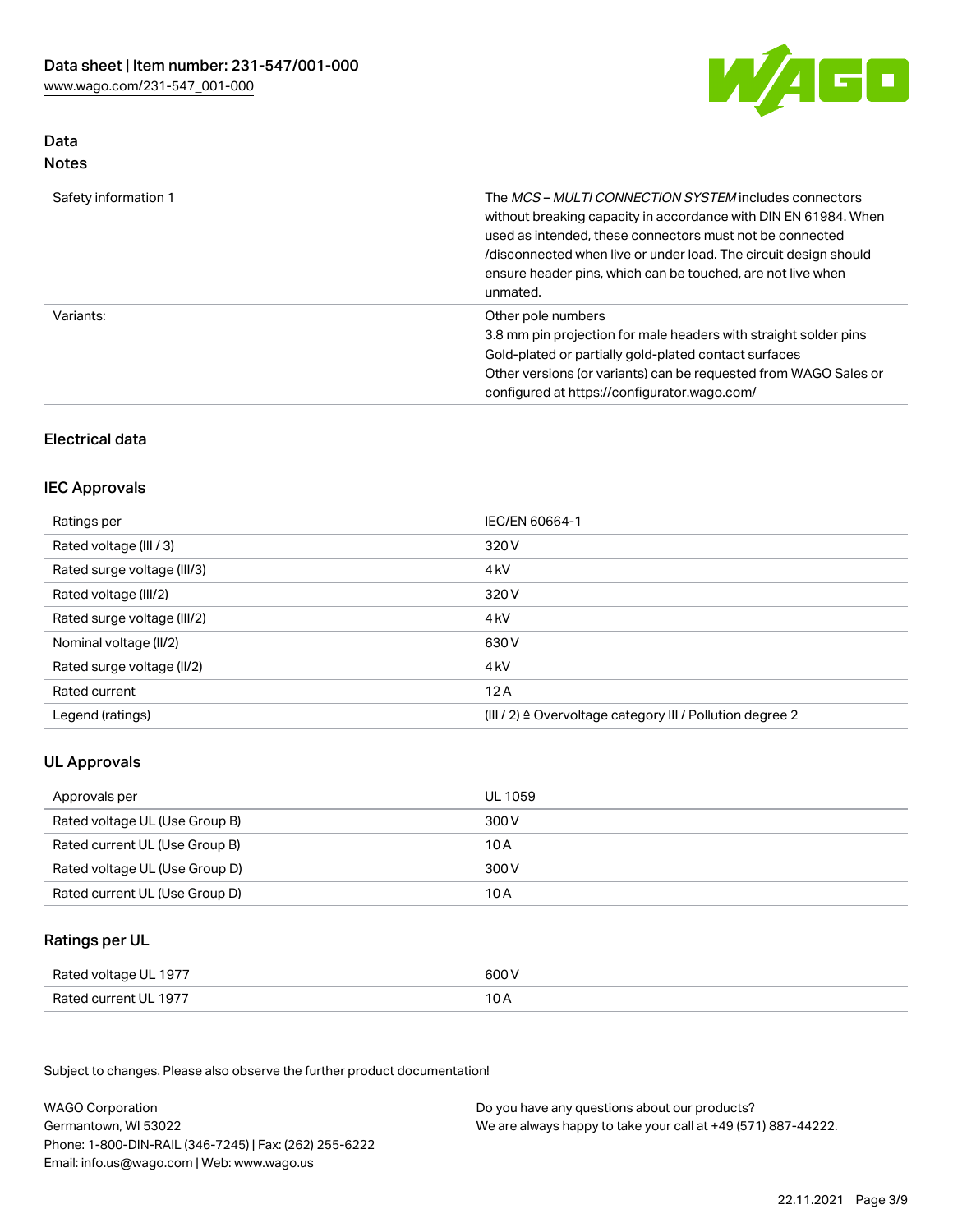

## CSA Approvals

| Approvals per                   | <b>CSA</b> |
|---------------------------------|------------|
| Rated voltage CSA (Use Group B) | 300 V      |
| Rated current CSA (Use Group B) | 10 A       |
| Rated voltage CSA (Use Group D) | 300 V      |
| Rated current CSA (Use Group D) | 10 A       |

# Connection data

| Total number of potentials |  |
|----------------------------|--|
| Number of connection types |  |
| Number of levels           |  |

#### Connection 1

| Number of poles |  |
|-----------------|--|
|                 |  |

# Physical data

| Pin spacing                          | 5.08 mm / $0.2$ inch       |
|--------------------------------------|----------------------------|
| Width                                | 84.4 mm / 3.323 inch       |
| Height                               | 12.2 mm / 0.48 inch        |
| Height from the surface              | 8.4 mm / 0.331 inch        |
| Depth                                | 12 mm / 0.472 inch         |
| Solder pin length                    | $3.8 \,\mathrm{mm}$        |
| Solder pin dimensions                | $1 \times 1$ mm            |
| Drilled hole diameter with tolerance | $1.4$ <sup>(+0.1)</sup> mm |

# Plug-in connection

| Contact type (pluggable connector) | Male connector/plug |
|------------------------------------|---------------------|
| Connector (connection type)        | for PCB             |
| Mismating protection               | No                  |
| Mating direction to the PCB        | 0°                  |
| Locking of plug-in connection      | Without             |

## PCB contact

| PCB Contact            |                                          |
|------------------------|------------------------------------------|
| Solder pin arrangement | over the entire male connector (in-line) |

| <b>WAGO Corporation</b>                                | Do you have any questions about our products?                 |
|--------------------------------------------------------|---------------------------------------------------------------|
| Germantown, WI 53022                                   | We are always happy to take your call at +49 (571) 887-44222. |
| Phone: 1-800-DIN-RAIL (346-7245)   Fax: (262) 255-6222 |                                                               |
| Email: info.us@wago.com   Web: www.wago.us             |                                                               |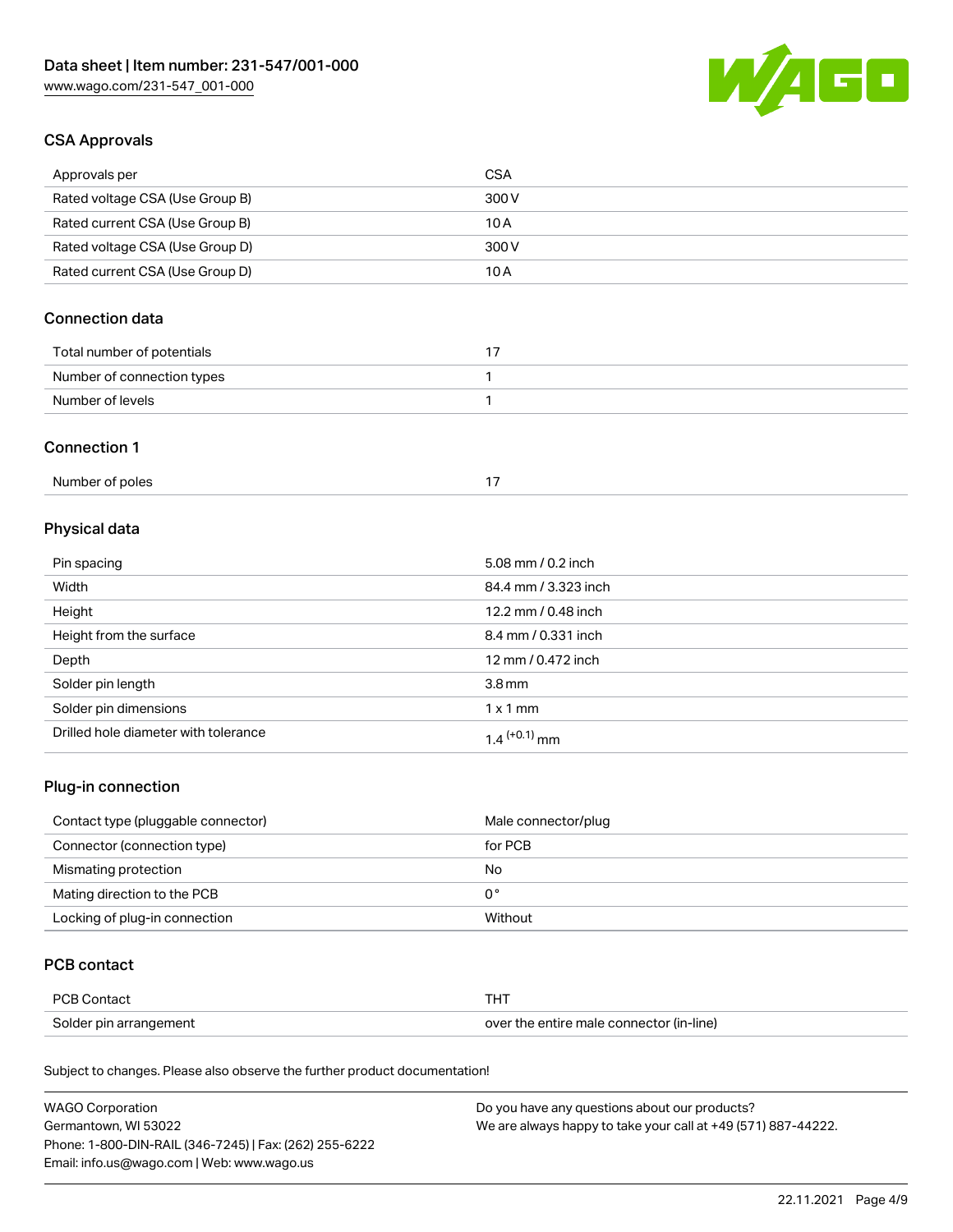

Number of solder pins per potential 1

#### Material data

| Color                       | orange                                 |
|-----------------------------|----------------------------------------|
| Material group              |                                        |
| Insulation material         | Polyamide (PA66)                       |
| Flammability class per UL94 | V <sub>0</sub>                         |
| Contact material            | Electrolytic copper (E <sub>Cu</sub> ) |
| Contact plating             | tin-plated                             |
| Fire load                   | 0.098 MJ                               |
| Weight                      | 5.4g                                   |

## Environmental requirements

Limit temperature range  $-60... +100$  °C

#### Commercial data

| Product Group         | 3 (Multi Conn. System) |
|-----------------------|------------------------|
| PU (SPU)              | 50 Stück               |
| Packaging type        | box                    |
| Country of origin     | PL                     |
| <b>GTIN</b>           | 4044918867474          |
| Customs tariff number | 8536694040             |

## Approvals / Certificates

#### Country specific Approvals

| Logo               | Approval                                            | <b>Additional Approval Text</b> | Certificate<br>name |
|--------------------|-----------------------------------------------------|---------------------------------|---------------------|
|                    | <b>CB</b><br><b>DEKRA Certification B.V.</b>        | IEC 61984                       | NL-39756            |
|                    | <b>CSA</b><br>DEKRA Certification B.V.              | C <sub>22.2</sub>               | 1466354             |
| EMA<br><b>NEUR</b> | <b>KEMA/KEUR</b><br><b>DEKRA Certification B.V.</b> | EN 61984                        | 2190761.01          |

| WAGO Corporation                                       | Do you have any questions about our products?                 |
|--------------------------------------------------------|---------------------------------------------------------------|
| Germantown, WI 53022                                   | We are always happy to take your call at +49 (571) 887-44222. |
| Phone: 1-800-DIN-RAIL (346-7245)   Fax: (262) 255-6222 |                                                               |
| Email: info.us@wago.com   Web: www.wago.us             |                                                               |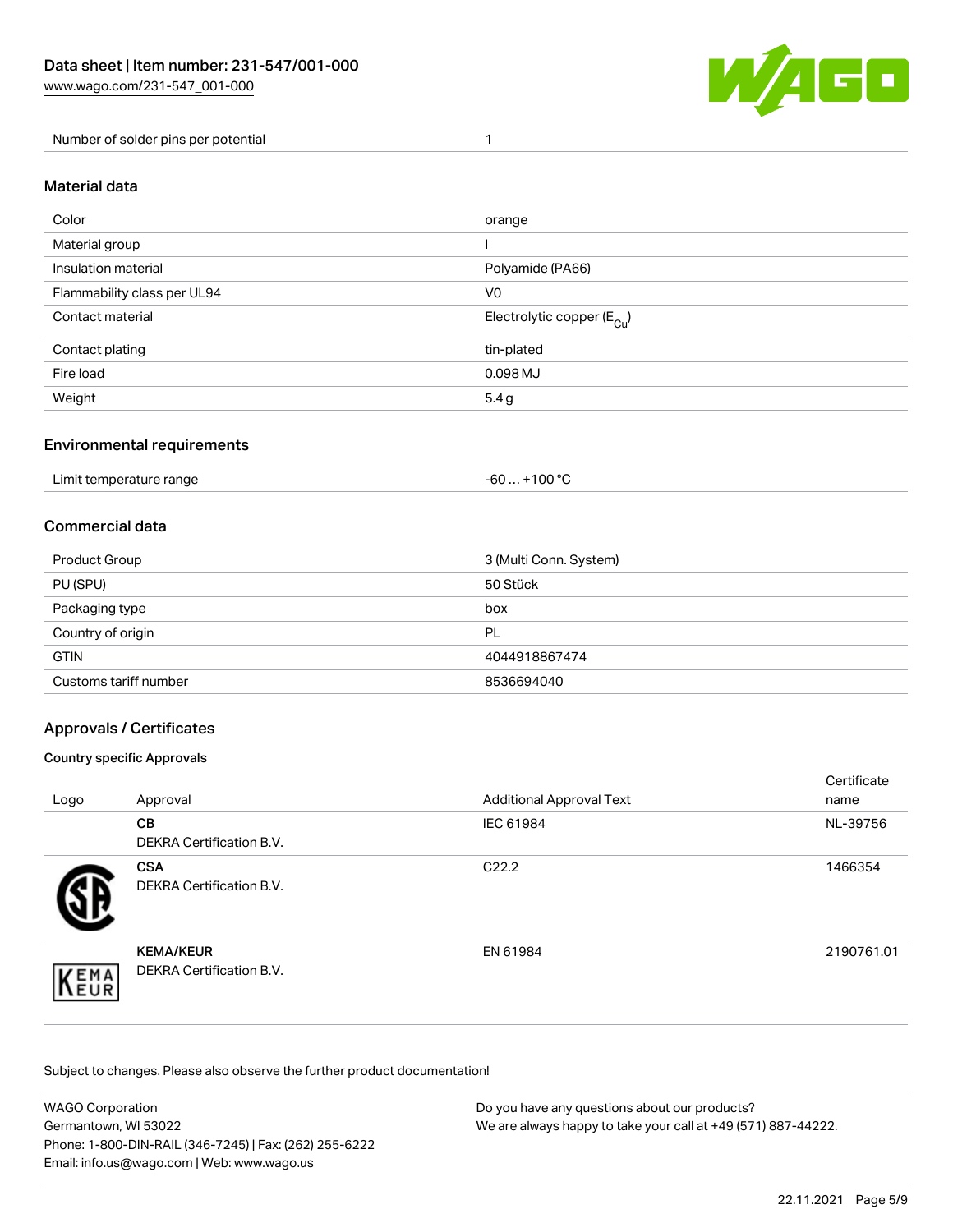

UL 1059 E45172

#### Ship Approvals

| Logo                     | Approval                                  | <b>Additional Approval Text</b> | Certificate<br>name                |
|--------------------------|-------------------------------------------|---------------------------------|------------------------------------|
| ABS                      | <b>ABS</b><br>American Bureau of Shipping |                                 | $19 -$<br>HG1869876-<br><b>PDA</b> |
| <b>BUREAU</b><br>VERITAS | BV<br>Bureau Veritas S.A.                 | <b>IEC 60998</b>                | 11915/D0<br>BV                     |
| <b>UL-Approvals</b>      |                                           |                                 | Certificate                        |
| Logo                     | Approval                                  | <b>Additional Approval Text</b> | name                               |
|                          | UL<br>UL International Germany GmbH       | <b>UL 1977</b>                  | E45171                             |

UR Underwriters Laboratories Inc.

## Counterpart

| Item no.2231-317/026-000<br>www.wago.com/2231-317<br>Female plug; 17-pole; push-button; 12 AWG max; pin spacing 5.08 mm; 1-conductor per pole; orange<br>$1026 - 000$<br>Item no.2231-317/031-000<br>www.wago.com/2231-317<br>Female plug; 17-pole; push-button; mounting flange; 12 AWG max; pin spacing 5.08 mm; 1-conductor<br>/031-000<br>per pole; orange<br>Item no.2231-317/037-000<br>www.wago.com/2231-317<br>Female plug; 17-pole; push-button; locking lever; 12 AWG max; pin spacing 5.08 mm; 1-conductor per<br>/037-000<br>pole; orange<br>Item no.2231-317/102-000<br>www.wago.com/2231-317<br>Female plug; 17-pole; push-button; with integrated end plate; 12 AWG max; pin spacing 5.08 mm; 1-<br>$/102 - 000$<br>conductor per pole; orange | Item no.231-317/026-000<br>1-conductor female connector; CAGE CLAMP <sup>®</sup> ; 2.5 mm <sup>2</sup> ; Pin spacing 5.08 mm; 17-pole; 2,50 mm <sup>2</sup> ;<br>orange | www.wago.com/231-317<br>$/026 - 000$ |
|---------------------------------------------------------------------------------------------------------------------------------------------------------------------------------------------------------------------------------------------------------------------------------------------------------------------------------------------------------------------------------------------------------------------------------------------------------------------------------------------------------------------------------------------------------------------------------------------------------------------------------------------------------------------------------------------------------------------------------------------------------------|-------------------------------------------------------------------------------------------------------------------------------------------------------------------------|--------------------------------------|
|                                                                                                                                                                                                                                                                                                                                                                                                                                                                                                                                                                                                                                                                                                                                                               |                                                                                                                                                                         |                                      |
|                                                                                                                                                                                                                                                                                                                                                                                                                                                                                                                                                                                                                                                                                                                                                               |                                                                                                                                                                         |                                      |
|                                                                                                                                                                                                                                                                                                                                                                                                                                                                                                                                                                                                                                                                                                                                                               |                                                                                                                                                                         |                                      |
|                                                                                                                                                                                                                                                                                                                                                                                                                                                                                                                                                                                                                                                                                                                                                               |                                                                                                                                                                         |                                      |

#### Item no.231-317/027-000

| <b>WAGO Corporation</b>                                | Do you have any questions about our products?                 |
|--------------------------------------------------------|---------------------------------------------------------------|
| Germantown, WI 53022                                   | We are always happy to take your call at +49 (571) 887-44222. |
| Phone: 1-800-DIN-RAIL (346-7245)   Fax: (262) 255-6222 |                                                               |
| Email: info.us@wago.com   Web: www.wago.us             |                                                               |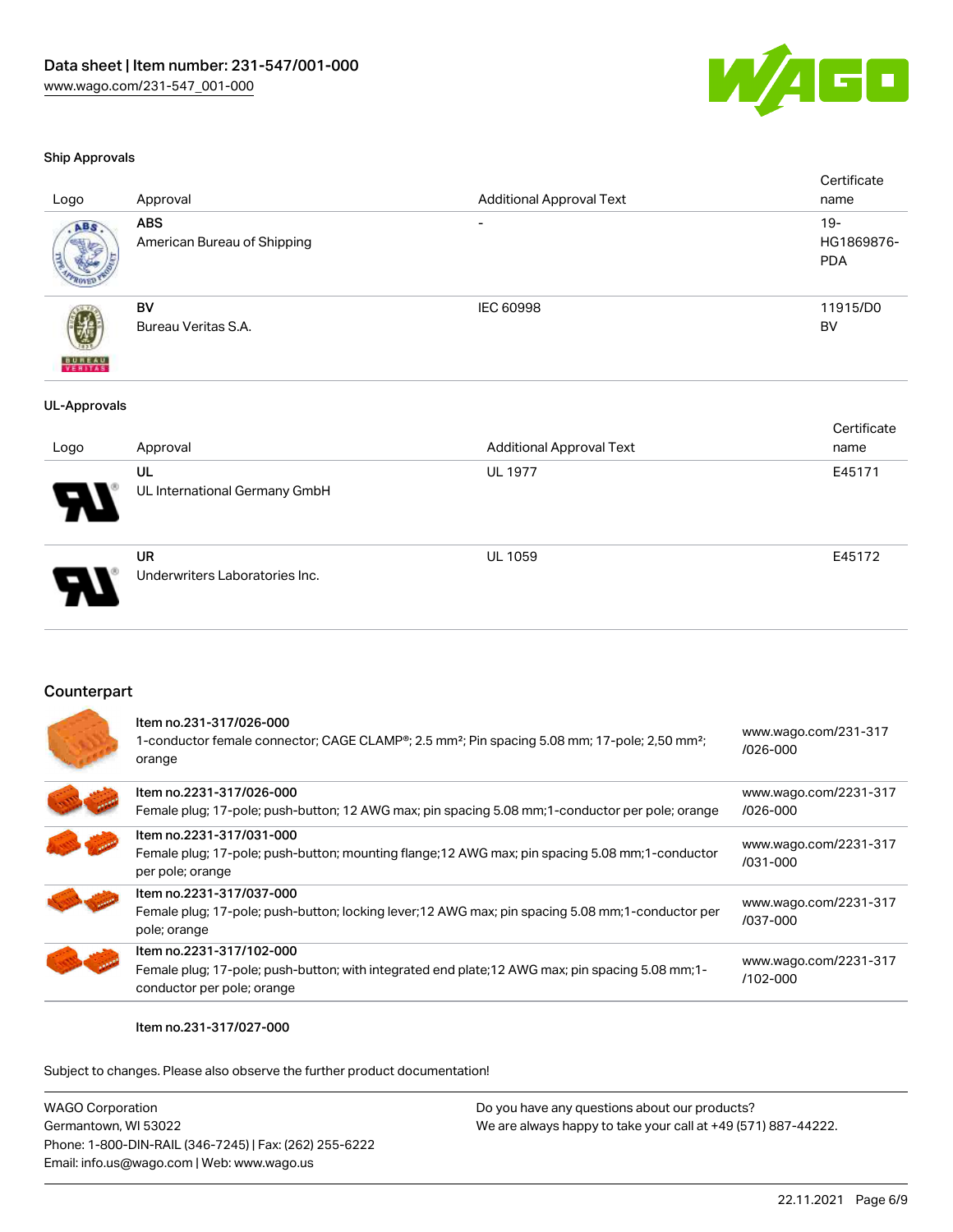[www.wago.com/231-547\\_001-000](http://www.wago.com/231-547_001-000)



| 1-conductor female connector; CAGE CLAMP <sup>®</sup> ; 2.5 mm <sup>2</sup> ; Pin spacing 5.08 mm; 17-pole; clamping<br>collar; 2,50 mm <sup>2</sup> ; orange                                      | www.wago.com/231-317<br>/027-000     |
|----------------------------------------------------------------------------------------------------------------------------------------------------------------------------------------------------|--------------------------------------|
| Item no.231-317/031-000<br>1-conductor female connector; CAGE CLAMP <sup>®</sup> ; 2.5 mm <sup>2</sup> ; Pin spacing 5.08 mm; 17-pole; clamping<br>collar; 2,50 mm <sup>2</sup> ; orange           | www.wago.com/231-317<br>$/031 - 000$ |
| Item no.231-317/037-000<br>1-conductor female connector; CAGE CLAMP <sup>®</sup> ; 2.5 mm <sup>2</sup> ; Pin spacing 5.08 mm; 17-pole; Lateral locking<br>levers; 2,50 mm <sup>2</sup> ; orange    | www.wago.com/231-317<br>/037-000     |
| Item no.231-317/102-000<br>1-conductor female connector; CAGE CLAMP <sup>®</sup> ; 2.5 mm <sup>2</sup> ; Pin spacing 5.08 mm; 17-pole; with integrated<br>end plate; 2,50 mm <sup>2</sup> ; orange | www.wago.com/231-317<br>/102-000     |
| Item no.232-417/026-000<br>1-conductor female connector, angled; CAGE CLAMP®; 2.5 mm <sup>2</sup> ; Pin spacing 5.08 mm; 17-pole; 2,50<br>mm <sup>2</sup> ; orange                                 | www.wago.com/232-417<br>/026-000     |
| Item no.232-317/026-000<br>1-conductor female connector, angled; CAGE CLAMP®; 2.5 mm <sup>2</sup> ; Pin spacing 5.08 mm; 17-pole; 2,50<br>mm <sup>2</sup> ; orange                                 | www.wago.com/232-317<br>/026-000     |

# Optional accessories

#### Coding

| Intermediate plate |                                                                  |                      |
|--------------------|------------------------------------------------------------------|----------------------|
|                    | Item no.: 231-500<br>Spacer; for formation of groups; light gray | www.wago.com/231-500 |
| Coding             |                                                                  |                      |
|                    | Item no.: 231-129                                                | www.wago.com/231-129 |
|                    | Coding key; snap-on type; light gray                             |                      |

# Documentation

| <b>Additional Information</b> |            |        |          |
|-------------------------------|------------|--------|----------|
| Technical explanations        | 2019 Apr 3 | pdf    | Download |
|                               |            | 2.0 MB |          |

# CAD files

## CAD data

Subject to changes. Please also observe the further product documentation! 2D/3D Models 231-547/001-000

| WAGO Corporation                                       |
|--------------------------------------------------------|
| Germantown. WI 53022                                   |
| Phone: 1-800-DIN-RAIL (346-7245)   Fax: (262) 255-6222 |
| Email: info.us@wago.com   Web: www.wago.us             |
|                                                        |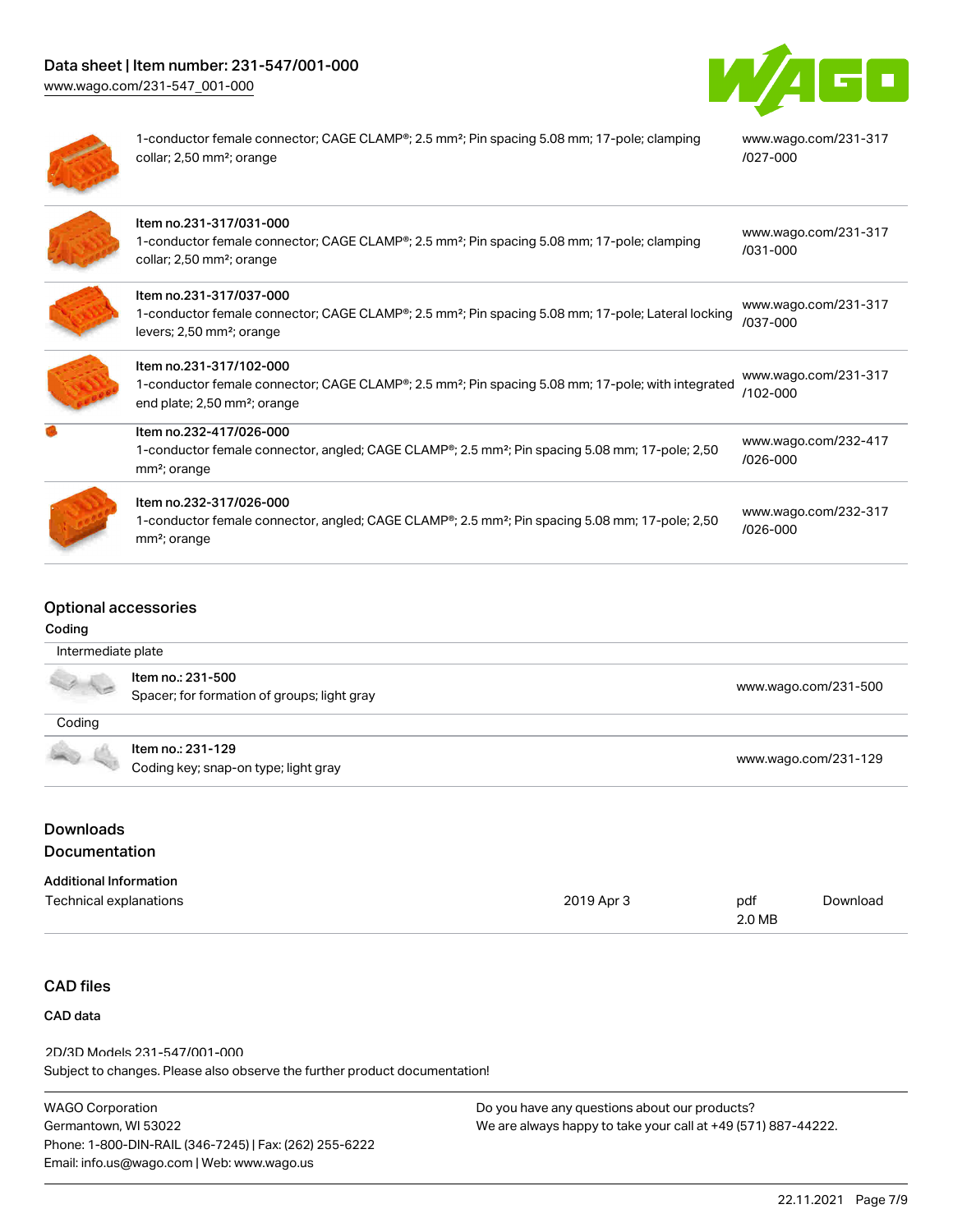

|                                                                                                                                                                        | URL        | Download |
|------------------------------------------------------------------------------------------------------------------------------------------------------------------------|------------|----------|
| <b>CAE</b> data                                                                                                                                                        |            |          |
| EPLAN Data Portal 231-547/001-000                                                                                                                                      | <b>URL</b> | Download |
| EPLAN Data Portal 231-547/001-000                                                                                                                                      | URL        | Download |
| ZUKEN Portal 231-547/001-000                                                                                                                                           | <b>URL</b> | Download |
| <b>PCB Design</b>                                                                                                                                                      |            |          |
| Symbol and Footprint 231-547/001-000                                                                                                                                   | URL        | Download |
| CAx data for your PCB design, consisting of "schematic symbols and PCB footprints",<br>allow easy integration of the WAGO component into your development environment. |            |          |
| Supported formats:                                                                                                                                                     |            |          |
| ш<br>Accel EDA 14 & 15                                                                                                                                                 |            |          |
| ш<br>Altium 6 to current version                                                                                                                                       |            |          |
| ш<br>Cadence Allegro                                                                                                                                                   |            |          |
| ш<br>DesignSpark                                                                                                                                                       |            |          |
| Ш<br>Eagle Libraries                                                                                                                                                   |            |          |
| Ш<br>KiCad                                                                                                                                                             |            |          |
| Ш<br>Mentor Graphics BoardStation                                                                                                                                      |            |          |
| ш<br>Mentor Graphics Design Architect                                                                                                                                  |            |          |
| ш<br>Mentor Graphics Design Expedition 99 and 2000                                                                                                                     |            |          |
| Ш<br>OrCAD 9.X PCB and Capture                                                                                                                                         |            |          |
| П<br>PADS PowerPCB 3, 3.5, 4.X, and 5.X                                                                                                                                |            |          |
| ш<br>PADS PowerPCB and PowerLogic 3.0                                                                                                                                  |            |          |
| ш<br>PCAD 2000, 2001, 2002, 2004, and 2006                                                                                                                             |            |          |
| Pulsonix 8.5 or newer<br>ш                                                                                                                                             |            |          |
| <b>STL</b>                                                                                                                                                             |            |          |
| 3D STEP                                                                                                                                                                |            |          |
| <b>TARGET 3001!</b>                                                                                                                                                    |            |          |
| View Logic ViewDraw<br>ш                                                                                                                                               |            |          |
| Quadcept                                                                                                                                                               |            |          |
| Zuken CadStar 3 and 4                                                                                                                                                  |            |          |
| ш<br>Zuken CR-5000 and CR-8000                                                                                                                                         |            |          |
| PCB Component Libraries (EDA), PCB CAD Library Ultra Librarian                                                                                                         |            |          |
|                                                                                                                                                                        |            |          |
| Subject to changes. Please also observe the further product documentation!                                                                                             |            |          |

WAGO Corporation Germantown, WI 53022 Phone: 1-800-DIN-RAIL (346-7245) | Fax: (262) 255-6222 Email: info.us@wago.com | Web: www.wago.us